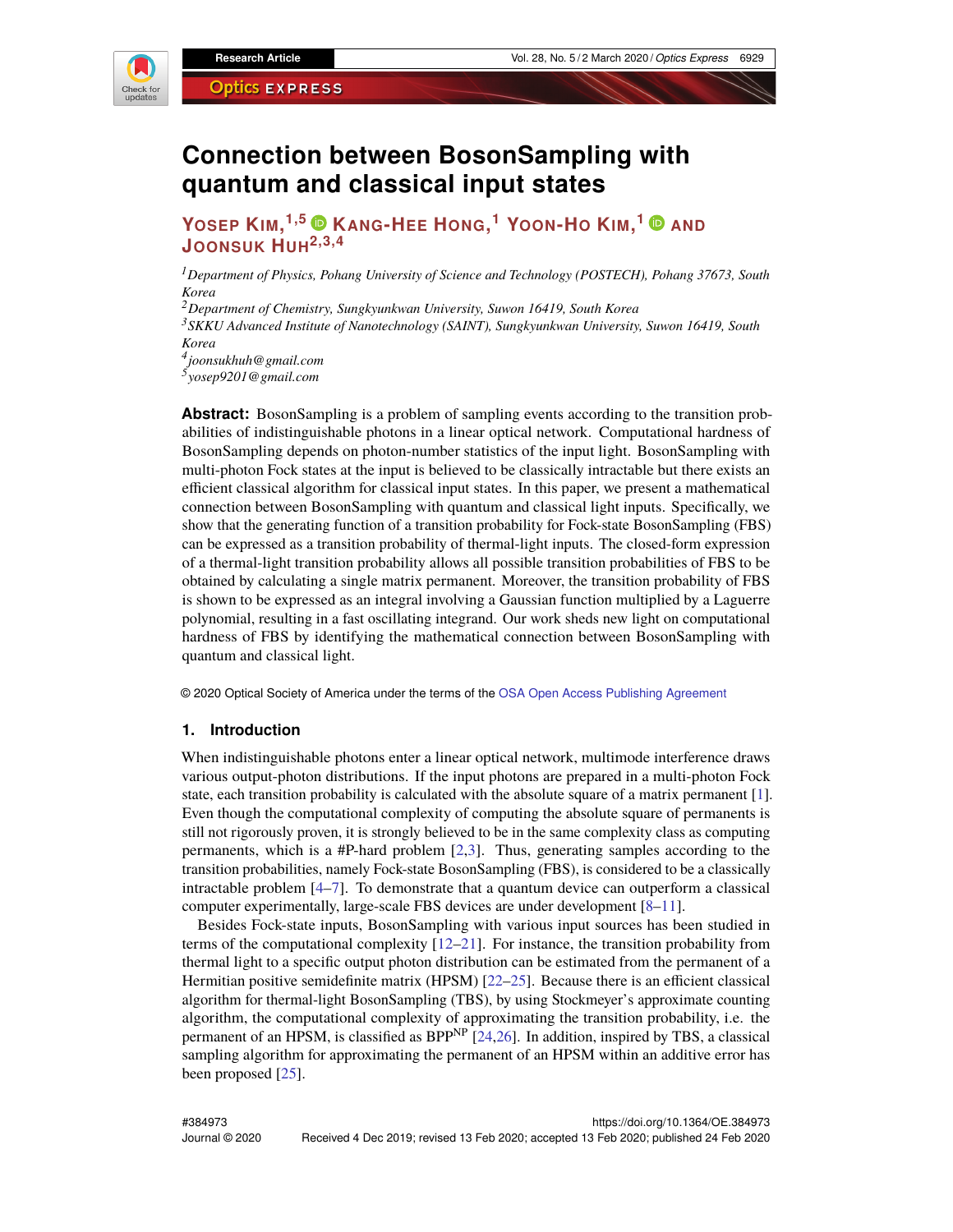In this paper, we present a mathematical connection between BosonSampling with quantum and classical light inputs. Specifically, we show, in Sec. [2,](#page-1-0) that the generating function of transition probabilities for FBS can be interpreted as a transition probability of TBS. Because of their relations with matrix permanents, the result also draws a connection between the permanents of submatrices formed from a unitary matrix and an HPSM. The closed-form expression of a transition probability of TBS allows all possible transition probabilities of FBS to be obtained by calculating a single matrix permanent. However, in Sec. [3,](#page-3-0) we show that the method turns out to be exponentially slower than the brute-force permanent calculations for all possible transitions. Furthermore, by exploiting the connections, we express the transition probabilities of FBS in a definite integral involving a Gaussian function multiplied by a Laguerre polynomial in Sec. [4.](#page-4-0) Considering the fast oscillating integrand, we discuss the computational hardness of FBS and the absolute square of a matrix permanent. Finally, we discuss the potential application of our connections for estimating output mode correlations of FBS, in Sec. [5,](#page-6-6) which is expected to be used to certify whether a given BosonSampling device is properly working [\[27](#page-7-7)[,28\]](#page-7-8).

## <span id="page-1-0"></span>**2. Generating function for Fock-state BosonSampling**

We consider a lossless *M*-mode linear optical interferometer for FBS, described by a unitary operator  $\hat{U}$ . The transition probability from a multi-photon Fock input state  $|\mathbf{n}\rangle = \bigotimes_{k=1}^{M} |n_k\rangle$  to the output state  $|\mathbf{m}\rangle = \bigotimes_{k=1}^{M} |m_k\rangle$  is given by  $P^f(\mathbf{n}, \mathbf{m}) = |\langle \mathbf{m}|\hat{U}|\mathbf{n}\rangle|^2$ . Here,  $n_k$  and  $m_k$  represent the number of photons in the *k*-th input and output modes, respectively, and the total number of photons is conserved as  $N = \sum_{k=1}^{M} n_k = \sum_{k=1}^{M} m_k$  because of the lossless condition. Through the use of the unitary relation for the bosonic creation operator of  $\hat{U}\hat{a}^{\dagger}_{j}\hat{U}^{\dagger} = \sum_{k=1}^{m} U_{jk}\hat{a}^{\dagger}_{k}$  $\bar{k}$ , the transition probability can be rewritten in the absolute square of a matrix permanent as follows:

$$
P^{f}(\mathbf{n}, \mathbf{m}) = \frac{|\text{Perm}([U]_{\mathbf{n}, \mathbf{m}})|^2}{\prod_{k=1}^{M} n_k! m_k!},
$$
\n(1)

where  $[U]_{n,m}$  is the  $N \times N$  submatrix formed by taking the entry  $U_{ik}$  ' $m_i$ ' times for row and ' $n_k$ ' times for column from the unitary matrix *U* [\[1\]](#page-6-0).

Here, we construct a generating function of all possible transition probabilities for the input Fock state  $|\mathbf{n}\rangle$ . Through the introduction of an indeterminate  $\mathbf{z} = (z_1, \dots, z_M)$ , the generating function can be built as [\[29–](#page-7-9)[31\]](#page-7-10)

$$
G(\mathbf{z}) = \sum_{\mathbf{m}=0}^{\infty} P^f(\mathbf{n}, \mathbf{m}) \prod_{k=1}^{M} z_k^{m_k},
$$
 (2)

where every possible *M*-mode output configuration is assigned to the summation index. Note that if the total photon number of an output state differs from *N*, the transition probability is zero. A specific transition probability  $P^f(\mathbf{n}, \mathbf{m})$  can be extracted by taking the  $m_k$ -th partial derivative of the generating function with respect to each  $z_k$  and making  $z = 0$ , i.e.,

$$
P^{f}(\mathbf{n}, \mathbf{m}) = \left(\prod_{k=1}^{M} \frac{\partial_{z_k}^{m_k}}{m_k!}\right) G(\mathbf{z})\Big|_{\mathbf{z}=\mathbf{0}}.
$$
 (3)

When  $P^f(\mathbf{n}, \mathbf{m})$  is substituted with its bra-ket notation  $|\langle \mathbf{m} | \hat{U} | \mathbf{n} \rangle|^2$ , the generating function is recast into

$$
G(\mathbf{z}) = \sum_{m=0}^{\infty} \langle \mathbf{n} | \hat{U}^{\dagger} | \mathbf{m} \rangle \langle \mathbf{m} | \hat{U} | \mathbf{n} \rangle \prod_{k=1}^{M} z_k^{m_k}
$$
  
=  $\langle \mathbf{n} | \hat{U}^{\dagger} \left( \bigotimes_{k=1}^{M} \sum_{m_k=0}^{\infty} z_k^{m_k} |m_k \rangle \langle m_k| \right) \hat{U} | \mathbf{n} \rangle.$  (4)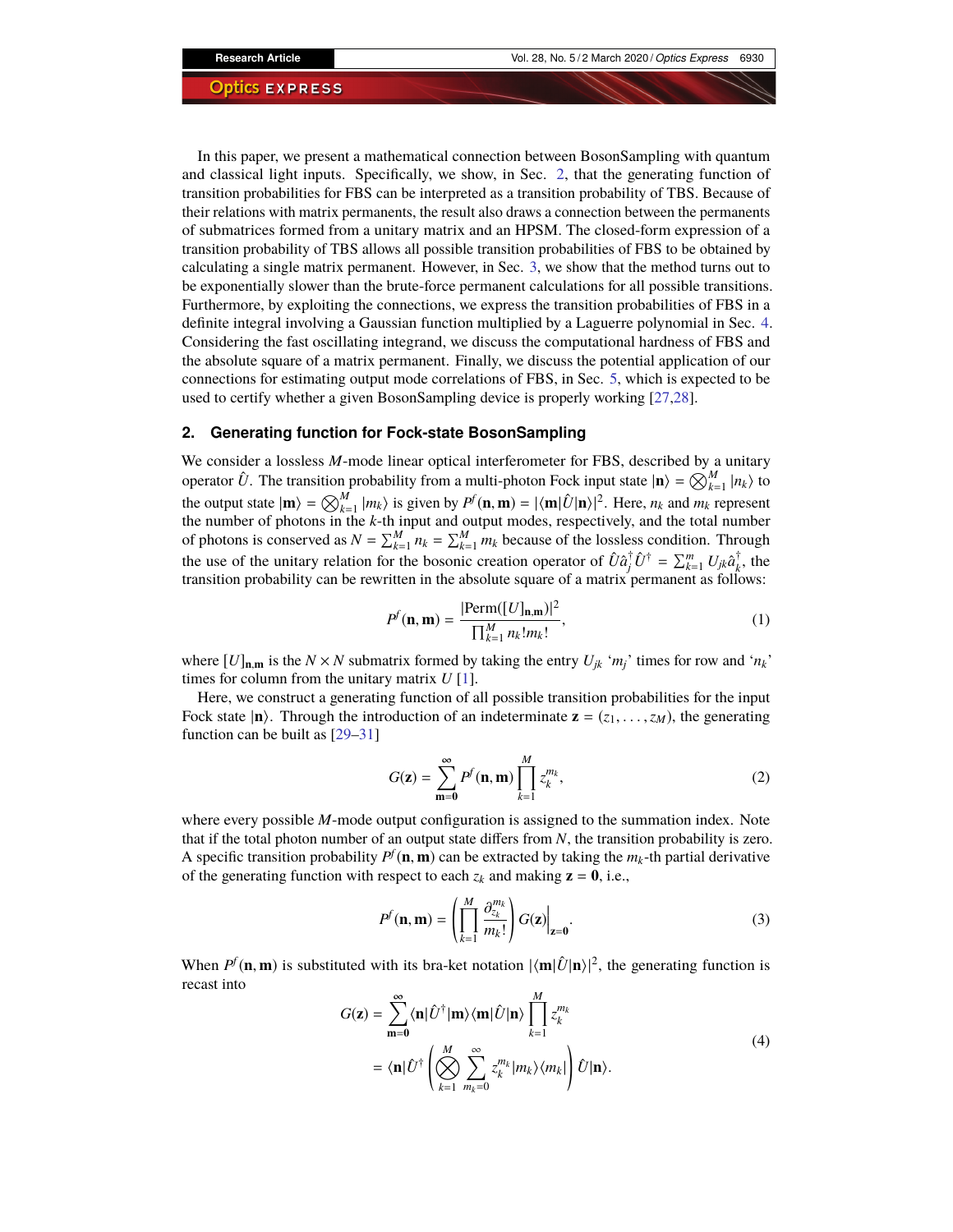The term inside the parentheses is proportional to a multi-mode thermal-light state  $\hat{\rho}^{th} = \bigotimes_{k=1}^{M} \hat{\rho}_{k}^{th}$ ,<br>with  $\hat{\sigma}^{th} = (1 - \epsilon) \sum_{k=1}^{N} \hat{\rho}_{k}^{m_{k}}$  i.e.  $\sum_{k=1}^{N} \hat{\rho}_{k}^{m_{k}}$ with  $\hat{\rho}_k^{th} = (1 - z_k) \sum_{m_k=0}^{\infty} z_k^{m_k} |m_k\rangle\langle m_k|$  following Bose-Einstein statistics represented by a mean photon number of  $z_k/(1 - z_k)$ . Consequently, the generating function can also be expressed as

$$
G(\mathbf{z}) = \frac{\langle \mathbf{n} | \hat{U}^{\dagger} \hat{\rho}^{th} \hat{U} | \mathbf{n} \rangle}{\prod_{k=1}^{M} (1 - z_k)}.
$$
 (5)

Intriguingly, the above equation shows that the generating function is associated with TBS [\[22–](#page-7-3)[25\]](#page-7-4) because the numerator  $\langle \mathbf{n} | \hat{U}^{\dagger} \hat{\rho}^{th} \hat{U} | \mathbf{n} \rangle$  corresponds to the transition probability  $P_{\mu}^{th}(\hat{\rho}^{th}, \mathbf{n})$ <br>from thermal light  $\hat{\rho}^{th}$  to  $|\mathbf{n}\rangle$  via the reversed linear optical interfero from thermal light  $\hat{\rho}^{th}$  to  $|\mathbf{n}\rangle$  via the reversed linear optical interferometer of  $\hat{U}^{\dagger}$ . Here, the subscript *r* is introduced to emphasize that the linear optical interferometer is reversed subscript *r* is introduced to emphasize that the linear optical interferometer is reversed.

From Eqs. (2) and (5), we can find a mathematical relationship between FBS and TBS:

$$
P_r^{th}(\hat{\rho}^{th}, \mathbf{n}) = \sum_{m=0}^{\infty} P_r^{f}(\mathbf{m}, \mathbf{n}) \prod_{k=1}^{M} (1 - z_k) z_k^{m_k},
$$
(6)

where the subscript *r* can be dropped by replacing the linear optical interferometer  $\hat{U}^{\dagger}$  with  $\hat{U}$ . Herein, we use the fact that time reversal gives the same transition probability, i.e.,  $P^f$ (**n**, **m**) =  $P^f$ <sub>*r*</sub>(**m**, **n**). Figure [1](#page-2-0) shows a physical interpretation of how the transition probabilities of the two different input sources are related. The multi-mode thermal light state is a statistical mixture of photon-number states,  $\hat{\rho}^{th} = \sum_{m=0}^{\infty} P_{BE}(m) |m\rangle \langle m|$ , following the Bose-Einstein distribution  $P_{\sigma}(\mathbf{m}) = \nabla^M (1 - \tau)^{m}$ . The transition of thermal light can therefore be distribution  $P_{BE}(\mathbf{m}) = \prod_{k=1}^{M} (1 - z_k) z_k^{m_k}$ . The transition of thermal light can therefore be considered as the incoherent sum of the transitions of multi-photon Fock states  $|\mathbf{m}\rangle$  satisfying the photon number conservation, with a weight of  $P_{BE}(\mathbf{m})$ , as described in Eq. (6).



<span id="page-2-0"></span>Fig. 1. A pictorial description of the connection between thermal-light BosonSampling and Fock-state BosonSampling. The multi-mode thermal light state  $\hat{\rho}_{th}$  is a statistical mixture of photon-number states  $|\mathbf{m}\rangle$  following the Bose-Einstein statistics  $P_{BE}(\mathbf{m})$  =  $\prod_{k=1}^{M} (1 - z_k) z_k^{m_k}$ . That is, the transition of thermal light can be considered as the incoherent sum of infinite transitions of multi-photon Fock states  $|\mathbf{m}\rangle$ , and the thermal-light transition probability  $P^{th}(\hat{\rho}^{th}, \mathbf{n})$  can be expressed as the sum of the Fock state transition probability  $P^{f}(\mathbf{m}, \mathbf{n})$  with a weight of  $P_{\text{exp}}(\mathbf{m})$ . The connection can be summarized as  $P^{th}(\hat{\rho}^{th}, \mathbf{n})$  –  $P^f(\mathbf{m}, \mathbf{n})$  with a weight of  $P_{BE}(\mathbf{m})$ . The connection can be summarized as  $P^{th}(\hat{\rho}^{th}, \mathbf{n}) = \sum_{k=0}^{\infty} P_{BE}(\mathbf{m}, \mathbf{n})$  $\sum_{m=0}^{\infty} P_{BE}(m)P^f(m,n).$ 

The relationship in Eq. (6) can be easily extended for the permanents of two types of matrices because each of the transition probabilities is expressed with the permanent of different matrix types. Similar to Eq. (1), the transition probability of TBS can be written as a matrix permanent as follows:

$$
P^{th}(\hat{\rho}^{th}, \mathbf{n}) = \frac{\text{Perm}([UZU^{\dagger}]_{\mathbf{n}, \mathbf{n}}]}{\prod_{k=1}^{M} n_k!} \prod_{k=1}^{M} (1 - z_k),\tag{7}
$$

where  $Z = \text{diag}(z)$  and  $UZU^{\dagger}$  is a Hermitian positive semidefinite matrix (HPSM), given  $z_k \ge 0$ [\[24,](#page-7-5)[25\]](#page-7-4). Because of Eq. (6), the permanents of submatrices formed from the unitary matrix and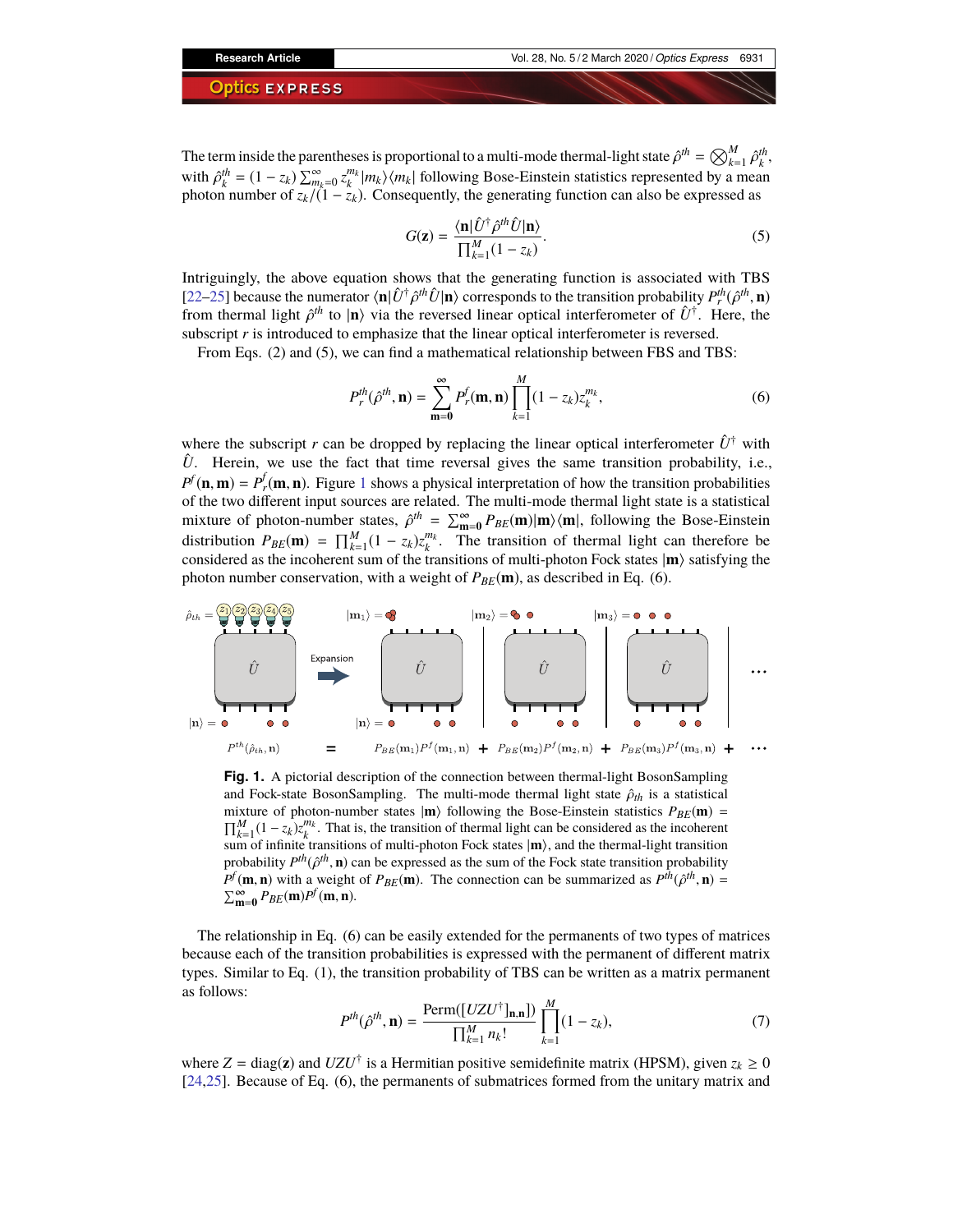the HPSM are connected as

Perm(
$$
[U^{\dagger}ZU]_{\mathbf{n},\mathbf{n}})
$$
 =  $\sum_{\mathbf{m}\in\mathcal{N}} |{\text{Perm}([U]_{\mathbf{n},\mathbf{m}})}|^2 \prod_{k=1}^M \frac{z_k^{m_k}}{m_k!}$ . (8)

The set  $N$  for the summation index consists of **m** satisfying the photon number conservation  $\sum_{k=1}^{M} m_k = \sum_{k=1}^{M} n_k$ .

## <span id="page-3-0"></span>**3. One-shot calculation of all transition probabilities for Fock-state BosonSampling**

The generating function in Eq. (2) encodes all  $P^f$  (**n**, **m**) as the coefficients of a power series  $\prod_{k=1}^{M} z_k^{m_k}$ . Interestingly, through the combination of Eqs. (5) and (7), the generating function can be expressed in a single matrix permanent,

$$
\frac{\text{Perm}([U^{\dagger}ZU]_{\mathbf{n},\mathbf{n}})}{\prod_{k=1}^{M}n_k!} = \sum_{\mathbf{m}=0}^{\infty} P^f(\mathbf{n},\mathbf{m}) \prod_{k=1}^{M} z_k^{m_k}.
$$
 (9)

Therefore, every transition probability of FBS can be extracted from the coefficients of  $\prod_{k=1}^{M} z_k^{m_k}$ in the polynomial expansion of Perm( $[U^{\dagger}ZU]_{n,n}$ ). At a glance, it seems that there might be an exponential improvement in the computational cost because it only requires a single matrix permanent, Perm([*U* †*ZU*]**n**,**n**), for evaluating all *P f* (**n**, **m**). To compare the one-shot calculation with a brute-force method, we investigate the computational costs of both methods.

Firstly, we analyze the cost of Perm(*A*) based on Ryser's formula, known for being the most efficient classical algorithm to date for calculating a permanent of a matrix [\[32](#page-7-11)[,33\]](#page-7-12),

$$
\text{Perm}(A) = (-1)^{N} \sum_{s \subseteq \{1, ..., N\}} (-1)^{|s|} \prod_{i=1}^{N} \sum_{j \in s} a_{ij}.
$$
 (10)

Here,  $a_{ij}$  is an element of an  $N \times N$  matrix *A* and the index *s* of the outer summation is assigned by all possible subsets of  $\{1, \ldots, N\}$ .  $|s|$  refers to the cardinality or number of elements of the subset *s*. The calculation of Ryser's formula can be optimized by using a Gray code, which picks the subsets so that only a single element is changed at a time [\[34\]](#page-7-13). If  $a_{ii}$  is a number, the cost of the inner summation of  $a_{ij}$  over  $j \in s$  can be lowered to  $O(1)$  by using a Gray code. The costs of the product over *i* and the outer summation over *s* are  $O(N)$  and  $O(2^N)$ , respectively. To sum up, the total computational cost of Perm $(A)$  using Ryser's formula is  $O(N2^N)$ .

According to Eq. (1), each transition probability can be calculated from the permanent of an  $N \times N$  matrix  $[U]_{n,m}$  and the number of possible output states is given as a binomial coefficient, *(<sup>M+N-1</sup>*), for a lossless *M*-mode linear optical interferometer and *N* indistinguishable photons. As a result, the brute-force method, which calculates all the transition probabilities directly, has a computational cost of  $O(\binom{M+N-1}{N}N2^N) \approx O(e^N(M/N)^N N^{1/2}2^N)$  [\[35\]](#page-7-14). We note here that the symmetries of the submatrix structures due to the multiplicities in **n** and **m** are not considered in the evaluation of the permanents [\[36](#page-7-15)[–38\]](#page-7-16), so the computational cost can be further reduced.

In case of the one-shot method, the elements of  $[U^{\dagger}ZU]_{n,n}$  are multivariate irreducible polynomials of  $z_k$  where  $k$  runs from 1 to  $M$ . Therefore, we need to analyze the cost of computing the permanent newly. The cost of the inner summation over  $j \in s$  in Eq. (10) cannot be reduced to less than  $O(M)$  because each coefficient of  $z_k$  has to be separately calculated. When the cost of the multiplication over *i* and the outer summation over *s* is considered without polynomial expansions, the total cost for calculating Perm( $[U^{\dagger}ZU]_{n,n}$ ) is given as  $O(MN2^N)$ . The cost is exponentially more efficient than that of the brute-force method  $O(e^N(M/N)^N N^{1/2}2^N)$  because M should be larger than *N* for FBS [\[3\]](#page-6-2). However, the polynomial expansion of Perm( $[U^{\dagger}ZU]_{n,n}$ ) is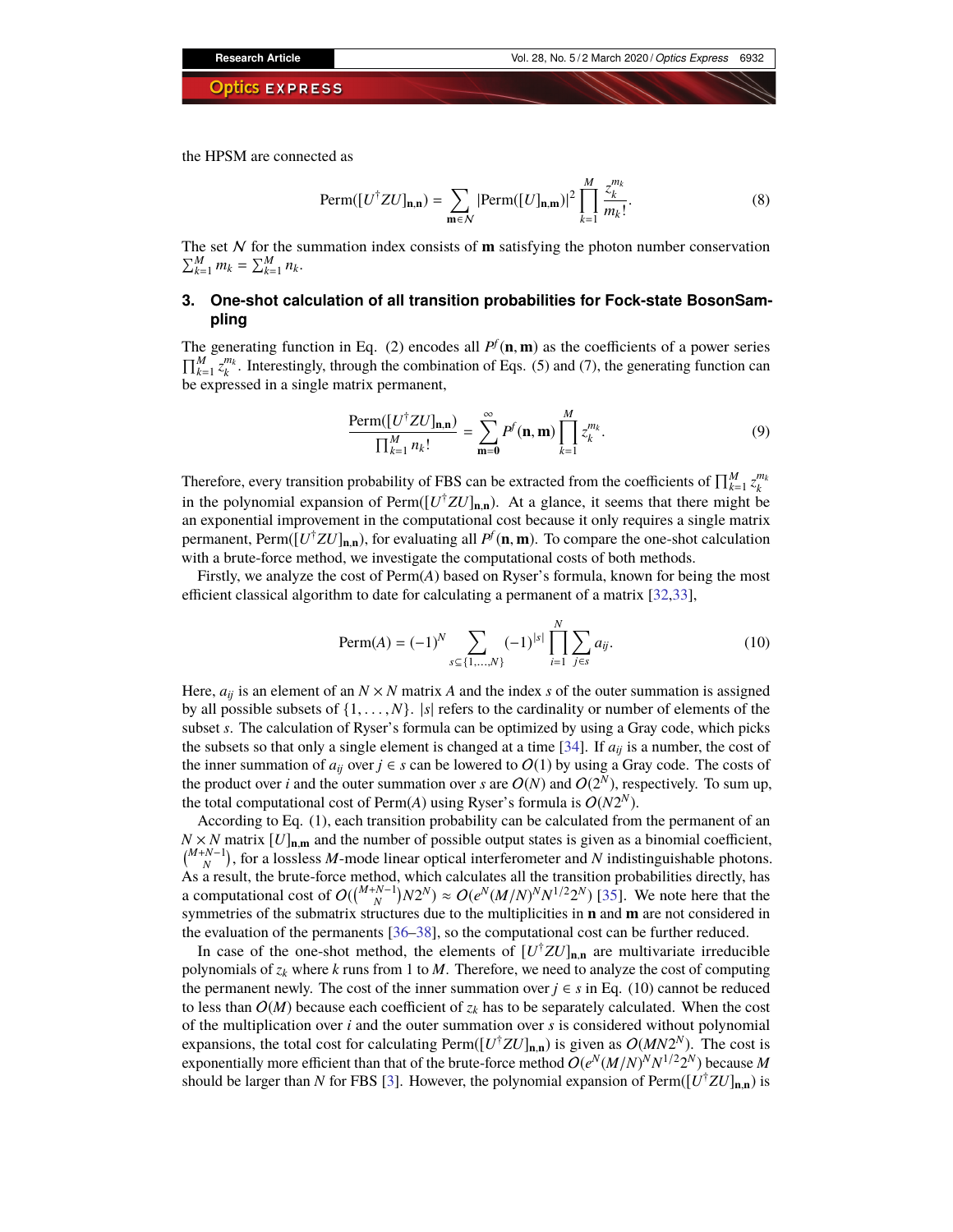necessary to extract the transition probability  $P^f(\mathbf{n}, \mathbf{m})$  from the coefficient of  $\prod_{k=1}^M z_k^{m_k}$ , as seen in Eq. (9). Unfortunately, the main computational cost arises from the polynomial expansion. For the polynomial expansion of the product in Eq. (10), the multiplication of *N* polynomials having *M* irreducible terms costs  $O(M^N)$  for each *s*. Bacause there are  $2^N$  of subsets *s*, the total cost of the multiplication becomes  $O(M^N 2^N)$ . In addition, the outer summation for  $\binom{M+N-1}{N}$  of irreducible terms resulting from the multiplication requires a computational cost of  $O(\binom{M+N-1}{N}2^N)$ . Consequently, the total cost of computing  $\text{Perm}([U^{\dagger}ZU]_{n,n})$  to extract all configurations of the transition probabilities of the FBS is  $O(M^N 2^N)$  when the most dominant cost is considered. According to a comparison of the cost of one-shot calculation of Perm([*U* †*ZU*]**n**,**n**) with that of brute-force method, the one-shot calculation requires an order of  $O((N/e)^N N^{-1/2})$  times the computational cost of the brute-force method.

## <span id="page-4-0"></span>**4. Definite integral form of transition probabilities for Fock-state BosonSampling**

The computational hardness of TBS was investigated by expressing  $P^{th}(\hat{\rho}^{th}, \mathbf{n})$  in a definite multi-dimensional integral with a non-negative integrand. Because the non-negative integrand multi-dimensional integral with a non-negative integrand. Because the non-negative integrand can be considered as a probability density function, it allows an efficient sampling algorithm for TBS [\[24\]](#page-7-5). Similarly, we construct a definite integral form of  $P^f$ (**n**, **m**) by exploiting the relation in Eq. (6) and a integral form of  $P^{th}(\hat{\rho}^{th}, \mathbf{n})$ , and discuss the computational hardness of FBS.<br>Firstly we recast the transition probability of thermal light in a definite integral form. For the

Firstly, we recast the transition probability of thermal light in a definite integral form. For this, the multi-mode thermal light state is written as the Glauber-Sudarshan *P*-representation.

$$
\hat{\rho}^{th} = \int_{\mathbb{C}^M} \prod_{k=1}^M \left[ \frac{d^2 \alpha_k}{\pi} \frac{1 - z_k}{z_k} \exp\left( -\frac{1 - z_k}{z_k} |\alpha_k|^2 \right) \right] |\alpha\rangle \langle \alpha|.
$$
 (11)

The representation shows that thermal-light state can be considered as a Gaussian mixture of multi-mode coherent states  $|\alpha\rangle = \otimes_{k=1}^{M} |\alpha_k\rangle$  [\[39](#page-7-17)[,40\]](#page-7-18).<br>Similar to Fig. 1, the transition of thermal light ca

Similar to Fig. [1,](#page-2-0) the transition of thermal light can be decomposed into an infinite number of transitions of coherent states  $|\alpha\rangle$ . Multi-mode interference of  $|\alpha\rangle$  via a lossless linear optical interferometer  $\hat{U}^{\dagger}$  results in the output coherent state of  $|\beta\rangle = \otimes_{j=1}^{M} |\beta_j\rangle$ , where  $\beta_j = \sum_{k=1}^{M} U_{kj}^* \alpha_k$ and  $\sum_{k=1}^{M} |\alpha_k|^2 = \sum_{j=1}^{M} |\beta_j|^2$ . The transition probability from  $|\alpha\rangle$  to a specific multi-photon Fock state  $|\mathbf{n}\rangle$  is therefore given as  $|\langle \mathbf{n}|\boldsymbol{\beta}\rangle|^2$ , i.e.,

$$
P_r^{cs}(\alpha, \mathbf{n}) = \prod_{j=1}^{M} e^{-|\beta_j|^2} \frac{|\beta_j|^{2n_j}}{n_j!} = \prod_{j=1}^{M} e^{-|\alpha_j|^2} \frac{|\beta_j|^{2n_j}}{n_j!}.
$$
 (12)

By exploiting the relation in Eq.  $(11)$ , the transition probability of thermal light to  $|n\rangle$  can be expressed as a Gaussian mixture of the transition probability  $P_r^{cs}(\alpha, \mathbf{n})$  as follows:

$$
P_r^{th}(\hat{\rho}^{th}, \mathbf{n}) = \int_{\mathbb{C}^M} \prod_{k=1}^M \left[ \frac{d^2 \alpha_k}{\pi} \frac{1 - z_k}{z_k} \exp\left(-\frac{1 - z_k}{z_k} |\alpha_k|^2\right) \right] P_r^{cs}(\boldsymbol{\alpha}, \mathbf{n}),\tag{13}
$$

where the integration is over the whole complex plane  $\mathbb{C}^M$  for all  $\alpha_k$ . Note that the integrand in Eq. (13) is nonperative and classically tractable, so that there is an efficient sampling algorithm Eq. (13) is nonnegative and classically tractable, so that there is an efficient sampling algorithm for TBS [\[24\]](#page-7-5).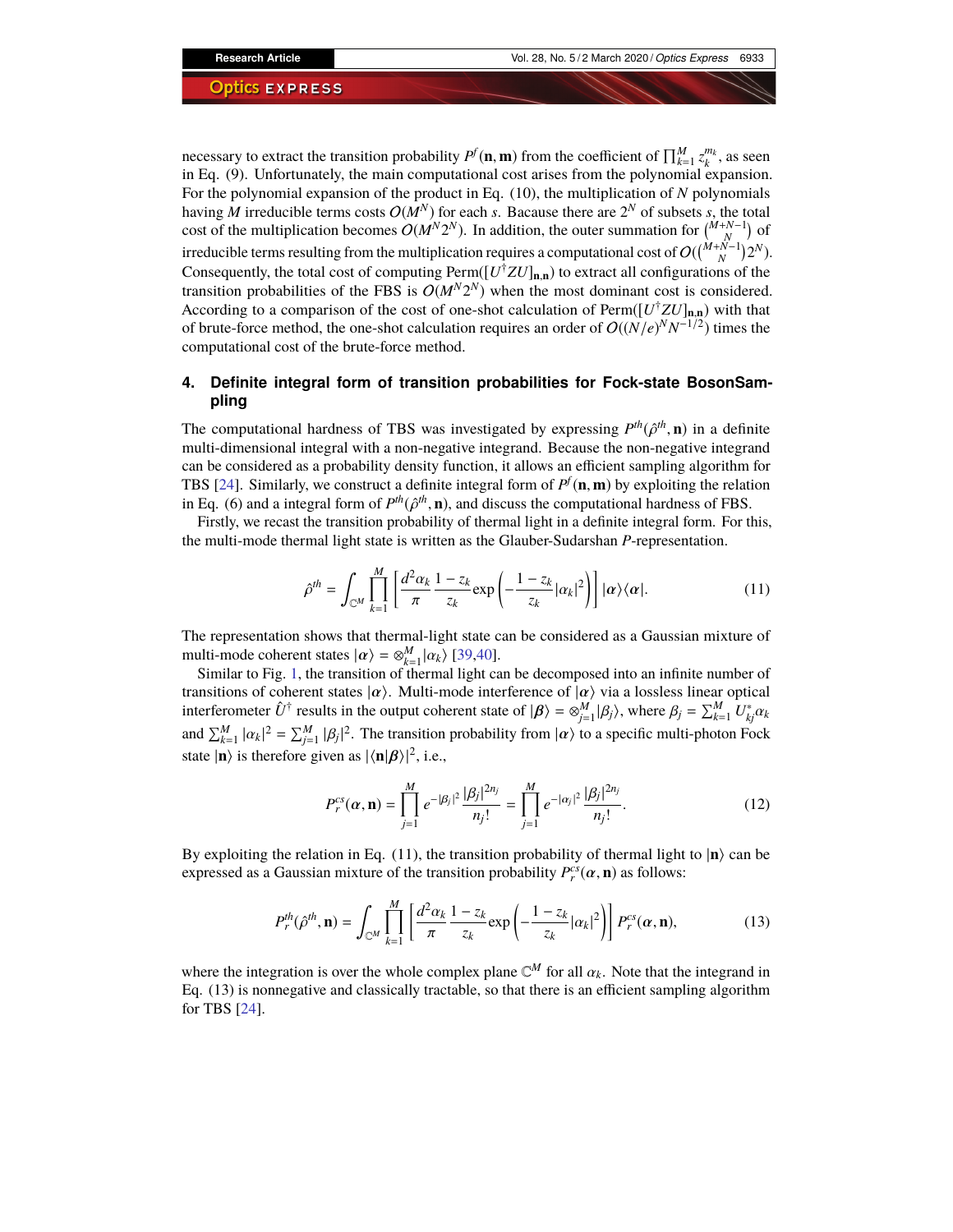To find a definite integral form for FBS, we substitute the thermal light transition probability of Eq. (6) with Eq. (13) and apply partial derivatives and set  $z = 0$  on each side.

$$
P^{f}(\mathbf{n}, \mathbf{m}) = \left(\prod_{k=1}^{M} \frac{\partial_{z_k}^{m_k}}{m_k!} \right) \frac{P_r^{th}(\hat{\rho}^{th}, \mathbf{n})}{\prod_{i=1}^{M} (1 - z_i)} \Big|_{\mathbf{z} = \mathbf{0}} =
$$
  

$$
\int_{\mathbb{C}^{M}} \prod_{k=1}^{M} \left[ \frac{d^2 \alpha_k}{m_k! \pi} \partial_{z_k}^{m_k} \left[ \frac{1}{z_k} \exp\left( -\frac{1 - z_k}{z_k} |\alpha_k|^2 \right) \right]_{\mathbf{z} = \mathbf{0}} \right] P_r^{cs}(\alpha, \mathbf{n}).
$$
 (14)

The  $m_k$ -th partial derivatives with respect to  $z_k$  in the second line are identified as

$$
(-1)^{m_k} \frac{m_k!}{z_k^{m_k+1}} e^{-\frac{1-z_k}{z_k} |\alpha_k|^2} L_{m_k} \left( \frac{|\alpha_k|^2}{z_k} \right), \tag{15}
$$

where  $L_{m_k}(x)$  is a Laguerre polynomial, such that

$$
L_{m_k}(x) \equiv \sum_{l=0}^{m_k} \binom{m_k}{l} \frac{(-1)^l}{l!} x^l.
$$
 (16)

When Eqs. (12) and (15) are applied to Eq. (14), the probability is rewritten as

$$
P^{f}(\mathbf{n},\mathbf{m}) = \prod_{k=1}^{M} \int_{\mathbb{C}^{M}} \frac{d^{2} \alpha_{k}}{n_{k}! \pi} |\beta_{k}|^{2n_{k}} \frac{(-1)^{m_{k}}}{z_{k}^{m_{k}+1}} e^{-\frac{|\alpha_{k}|^{2}}{z_{k}}} L_{m_{k}} \left(\frac{|\alpha_{k}|^{2}}{z_{k}}\right) \Big|_{\mathbf{z}=\mathbf{0}}.
$$
 (17)

To simplify the integrand, we rearrange the equation by supposing that every  $z_k$  approaches to 0 with the same rate, i.e.,  $z_k = z$  for all *k*. The integral variable  $\alpha_k$  is then replaced with  $\gamma_k = \alpha_k / \sqrt{z}$ , and Eq. (17) becomes and Eq. (17) becomes

$$
P^{f}(\mathbf{n}, \mathbf{m}) = \prod_{k=1}^{M} \int_{\mathbb{C}^{M}} \frac{d^{2} \gamma_{k}}{n_{k}! \pi} (-1)^{m_{k}} |\eta_{k}|^{2n_{k}} z^{n_{k} - m_{k}} e^{-|\gamma_{k}|^{2}} L_{m_{k}} \left( |\gamma_{k}|^{2} \right) \Big|_{z=0}, \tag{18}
$$

where  $\eta_k = \beta_k / \sqrt{z} = \sum_{j=1}^M U_{jk}^* \gamma_j$ . Because  $\prod_{k=1}^M z^{n_k - m_k} = 1$  for  $N = \sum_{k=1}^M m_k = \sum_{k=1}^M n_k$ , the transition probability of EBS becomes a definite multi-dimensional integral without z, as follows: transition probability of FBS becomes a definite multi-dimensional integral without  $z<sub>k</sub>$ , as follows:

$$
P^{f}(\mathbf{n}, \mathbf{m}) = (-1)^{N} \prod_{k=1}^{M} \int_{\mathbb{C}^{M}} \frac{d^{2} \gamma_{k}}{n_{k}! \pi} |\eta_{k}|^{2n_{k}} e^{-|\gamma_{k}|^{2}} L_{m_{k}}\left(|\gamma_{k}|^{2}\right).
$$
 (19)

The integral can also be used for computing the absolute square of permanents for unitary submatrices by using the relation in Eq. (1). Note that this integral form of  $P^f(\mathbf{n}, \mathbf{m})$  is more generalized than the integral in Ref. [\[41\]](#page-7-19), which was derived only for  $m_k = 0$  or 1.

Unlike the transition probability of thermal light in Eq. (13), the integrand of  $P^f$ (**n**, **m**) in Eq. (19) could be negative. Therefore, the integrand cannot be considered as a probability density function and the efficient sampling would be hard. Furthermore, the integrand is a highly oscillatory function of  $\gamma_k$  because of the Laguerre polynomials, as seen in Eq. (16). The numerical integration of such oscillating function is known to be a difficult task even though some techniques have been developed for some specific classes [\[42\]](#page-7-20) and the numerical integration in high dimension becomes intractable as the dimensionality of the integral space grows, which is the so-called "Curse of Dimensionality" [\[43\]](#page-7-21). The hardness of integrating the highly oscillatory function would be interpreted as the reason for the hardness of FBS. Note that similar highly oscillatory integrands occur in another quantum sampling problem [\[44\]](#page-7-22).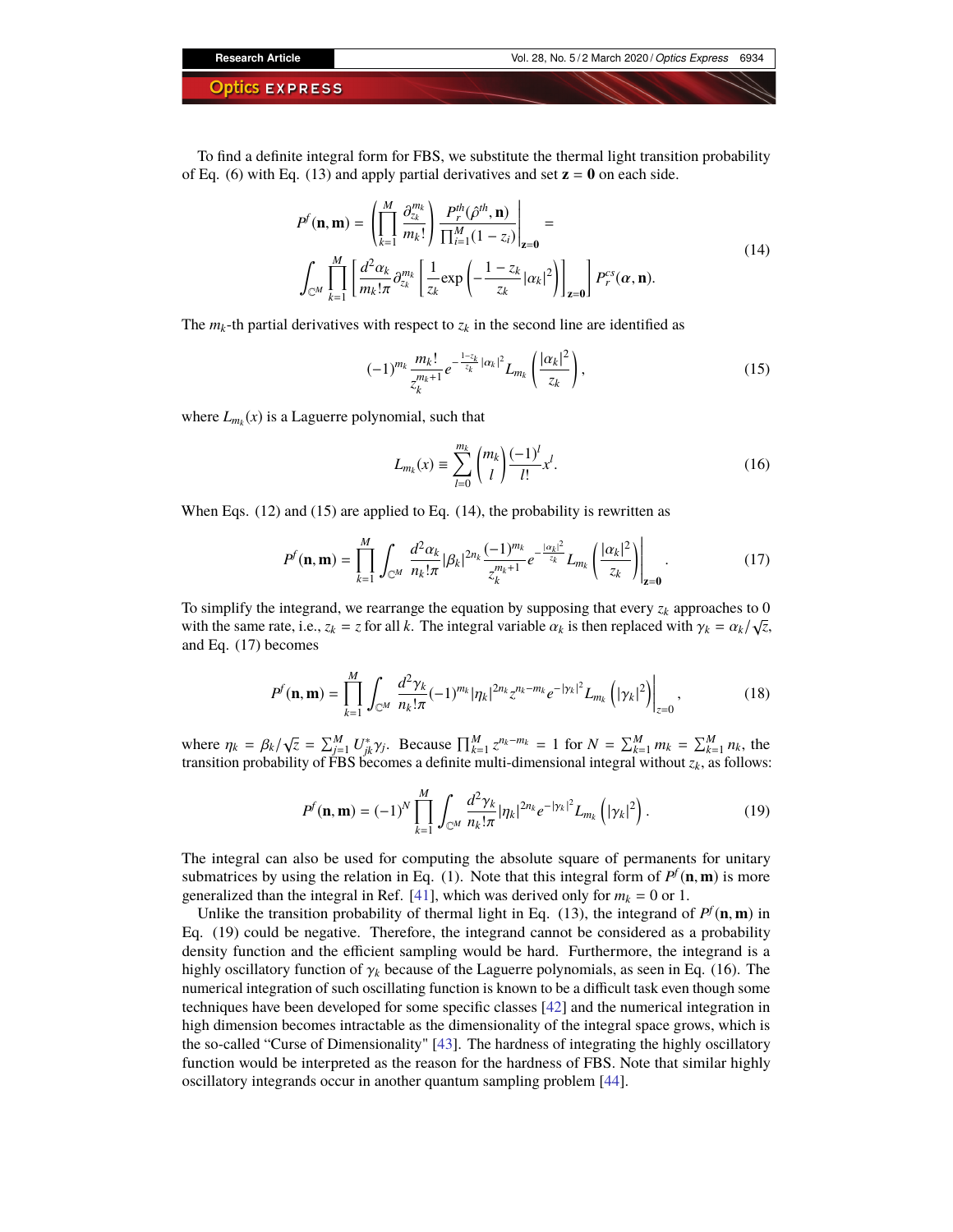## <span id="page-6-6"></span>**5. Conclusion**

We have determined that a transition probability of TBS can serve as a generating function of transition probabilities for FBS. The connection was explained via both mathematical description and physical interpretation. The closed-form expression of a transition probability of TBS allowed the calculation of all possible transition probabilities of FBS with a single permanent calculation, although the one-shot calculation consumes more time than the brute-force method does. Moreover, the connection was applied to derive a definite integral for the Fock-state transition probability. With the result, we discussed the computational complexity of FBS by associating it with the hardness of integration. Our work sheds new light on computational hardness of FBS by identifying the mathematical connection between BosonSampling with quantum and classical light.

Our connection could become very versatile by assigning certain numerical values to  $z_k$ and differentiating Eq. (9) with respect to  $z_k$ . For instance, the probability of excluding the photon-click events at an output mode *i* can be obtained from Perm( $[U^{\dagger}ZU]_{n,n}$ )/ $\prod_{k=1}^{M} n_k!$  with  $z_i = 0$  for the *i*-mode and  $z_k = 1$  for the other modes. In addition, by taking the derivatives of  $\text{Perm}([U^{\dagger}ZU]_{\mathbf{n},\mathbf{n}})/\prod_{k=1}^{M}n_k!$  with respect to  $z_i$  and  $z_j$  and making  $\mathbf{z} = 1$ , one can estimate the mode correlation between *i* and *j* modes, i.e.,  $\langle \hat{m}_i \hat{m}_j \rangle = \sum_{m=0}^{\infty} m_i m_j P^f(\mathbf{n}, \mathbf{m})$  with the bosonic number operator  $\hat{m}_i$ . Even with the identical linear interferometer, the mode correlation differs across types of input sources and the indistinguishability of particles. Based on this feature, the analysis of the mode correlation can be utilized to benchmark BosonSampling whether a device generates output-photon distributions according to the transition probabilities that is difficult to classically simulate [\[27](#page-7-7)[,28\]](#page-7-8). Note that the more  $z_k$  are assigned by numbers, the lower the computational cost of Perm([*U* †*ZU*]**n**,**n**).

## **Funding**

National Research Foundation of Korea (2015H1A2A1033028, 2015R1A6A3A04059773, 2019M3E4A1079666, 2019M3E4A1080227, 2019R1A2C3004812); POSCO TJ Park Foundation.

## **Acknowledgments**

Authors appreciate Seungbeom Chin for the insightful discussion.

#### **References**

- <span id="page-6-0"></span>1. S. Scheel, "Permanents in linear optical networks," [https://arxiv.org/abs/quant-ph/0406127.](https://arxiv.org/abs/quant-ph/0406127)
- <span id="page-6-1"></span>2. L. G. Valiant, "The complexity of computing the permanent," [Theoret. Comput. Sci.](https://doi.org/10.1016/0304-3975(79)90044-6) **8**(2), 189–201 (1979).
- <span id="page-6-2"></span>3. S. Aaronson and A. Arkhipov, "The computational complexity of linear optics," [Theory Comput.](https://doi.org/10.4086/toc.2013.v009a004) **9**(1), 143–252 (2013).
- <span id="page-6-3"></span>4. B. T. Gard, K. R. Motes, J. P. Olson, P. P. Rohde, and J. P. Dowling, "An introduction to boson-sampling," [https://arxiv.org/abs/1406.6767.](https://arxiv.org/abs/1406.6767)
- 5. A. P. Lund, M. J. Bremner, and T. C. Ralph, "Quantum sampling problems, BosonSampling and quantum supremacy," [npj Quantum Inf.](https://doi.org/10.1038/s41534-017-0018-2) **3**(1), 15 (2017).
- 6. A. W. Harrow and A. Montanaro, "Quantum computational supremacy," [Nature](https://doi.org/10.1038/nature23458) **549**(7671), 203–209 (2017).
- <span id="page-6-4"></span>7. J. Olson, "The role of complexity theory in quantum optics–a tutorial for BosonSampling," [J. Opt.](https://doi.org/10.1088/2040-8986/aae74a) **20**(12), 123501 (2018).
- <span id="page-6-5"></span>8. J. B. Spring, B. J. Metcalf, P. C. Humphreys, W. S. Kolthammer, X.-M. Jin, M. Barbieri, A. Datta, N. Thomas-Peter, N. K. Langford, D. Kundys, J. C. Gates, B. J. Smith, P. G. R. Smith, and I. A. Walmsley, "Boson sampling on a photonic chip," [Science](https://doi.org/10.1126/science.1231692) **339**(6121), 798–801 (2013).
- 9. M. Tillmann, B. Dakić, R. Heilmann, S. Nolte, A. Szameit, and P. Walther, "Experimental boson sampling," [Nat.](https://doi.org/10.1038/nphoton.2013.102) [Photonics](https://doi.org/10.1038/nphoton.2013.102) **7**(7), 540–544 (2013).
- 10. N. Spagnolo, C. Vitelli, M. Bentivegna, D. J. Brod, A. Crespi, F. Flamini, S. Giacomini, G. Milani, R. Ramponi, P. Mataloni, R. Osellame, E. F. Galvão, and F. Sciarrino, "Experimental validation of photonic boson sampling," [Nat.](https://doi.org/10.1038/nphoton.2014.135) [Photonics](https://doi.org/10.1038/nphoton.2014.135) **8**(8), 615–620 (2014).